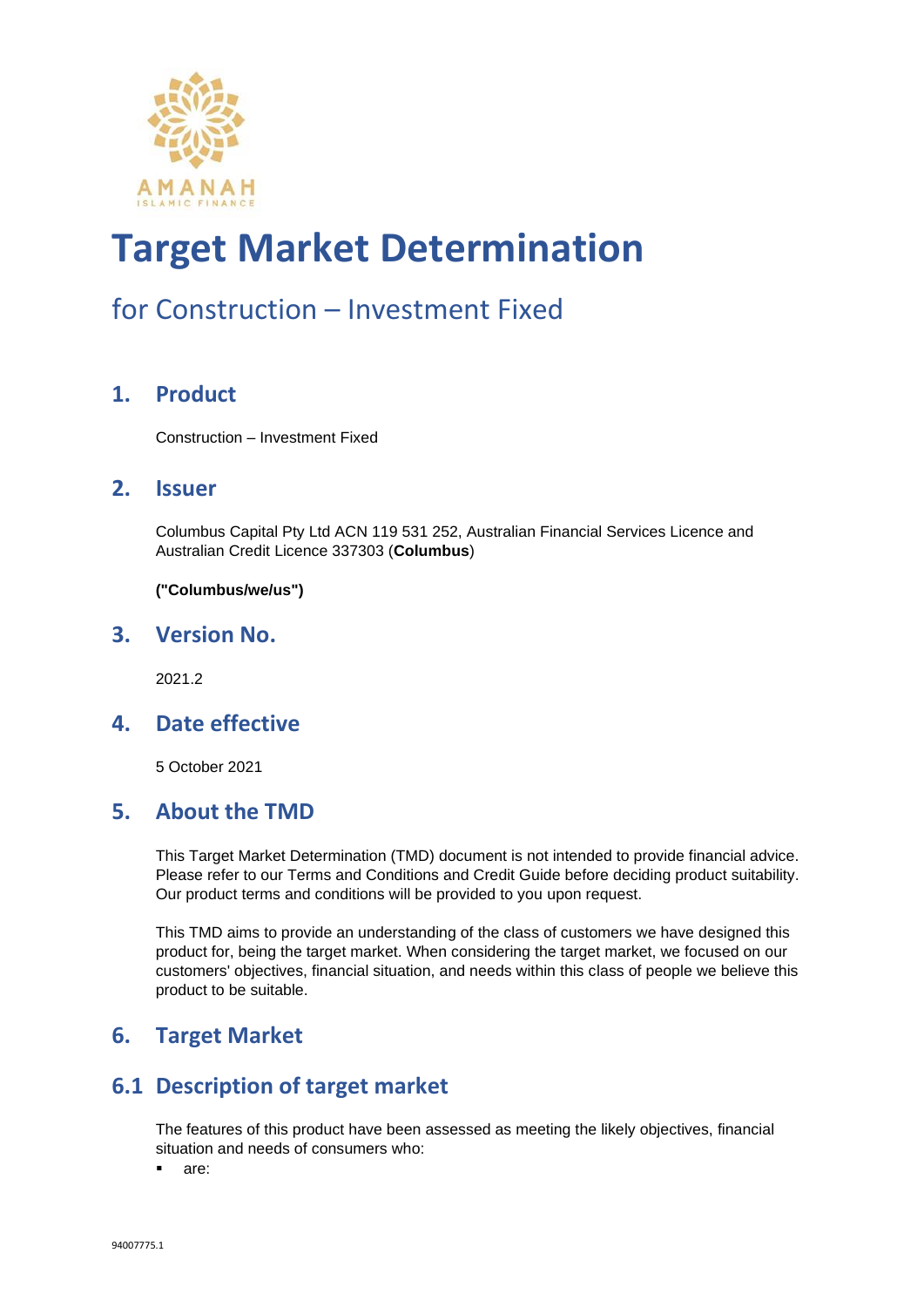

### for Construction – Investment Fixed

- o at least 18 years old;
- o individual customers (as single or joint customers); and
- o an Australian citizen or a permanent Australian resident;
- **•** require finance to build a new investment property, renovate or demolish and rebuild an investment property;
- Rent Only option available during construction phase (max 12 months) reverting to Principal & Rent.
- require the certainty of a fixed rental rate;
- are able to make up to \$20k of extra payments without penalty; and
- want the option of either principal and rent or rent only payments.
- satisfy our eligibility criteria;
- requires Sharia compliant facility

The product meets the likely objectives, financial situation and needs of consumers in the target market because it provides them with the certainty of a fixed rate for an initial period of time, allows them to deposit funds into an offset account and/or make additional payments directly into the finance to reduce the amount of rent payable up to \$20k additional per annum whilst maintaining the ability to draw on surplus funds when required. This product also allows consumers to select rent only or principal and rent payments in order to reduce their overall debt and build equity.

#### **6.2 Classes of consumers for who the product may not be suitable**

This product may not be suitable for consumers who:

- do not meet the eligibility requirements;
- are looking to purchase or refinance an existing residential owner occupied property;
- require the ability to provide alternative methods of income verification.

#### **6.3 Description of the Product, including key attributes**

- Variable rental rate;
- Payment options:
	- o principal and rent; or
	- o rent only
- Minimum finance size: \$50,000
- Maximum Finance Size: \$2,000,000 (subject to LVR and postcode policy)
- Maximum LVR:
	- o 80% for Inner-City postcodes
	- o 90% for Regional postcodes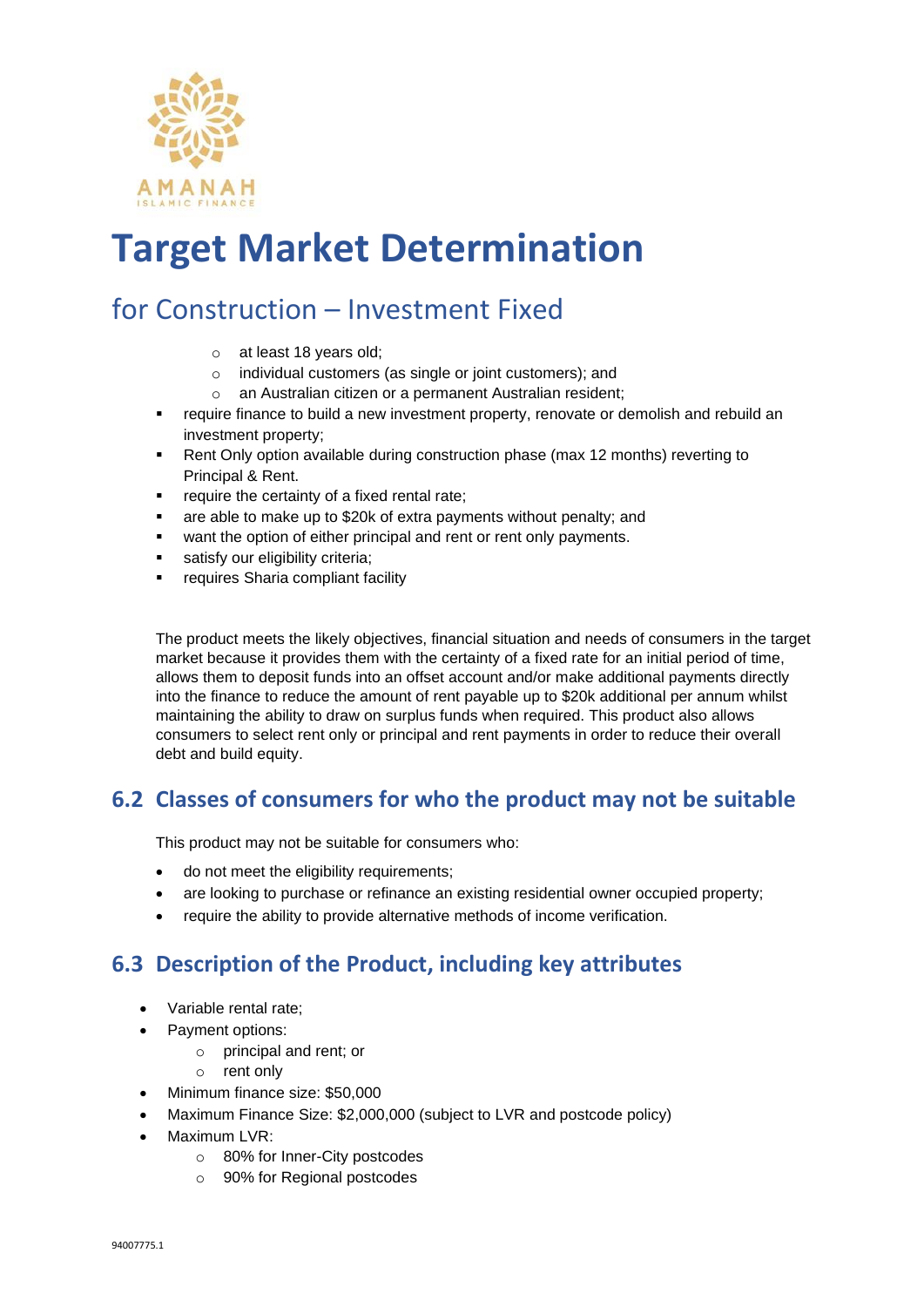

### for Construction – Investment Fixed

- o 90% for Metro and Non-Metro postcodes
- Application fee may be payable
- Settlement fee may be payable
- Valuation fee may be payable
- Ongoing fee may be payable

#### **7. Distribution Conditions/ Restrictions**

The following distribution channels and conditions have been assessed as being appropriate to direct the distribution of the product to the target market:

- **Direct** 
	- Online
	- By phone
	- In person (e.g. branch, agency, or premises visit)
- Third party Accredited mortgage brokers subject to Best Interests Duty (BID)

The distribution channels and conditions are appropriate because:

- the product has a wide target market;
- our staff have the necessary training, knowledge and accreditation (if required) to assess whether the consumer is within the target market. All of our staff must continually satisfy annual compliance reviews.
- we rely on existing distributors, methods, controls and supervision already in place;
- our approval system has checks and controls in place to flag applicants who may be outside the target market; and
- accredited mortgage brokers are subject to a higher duty under BID to ensure that the product is in the best interests of the particular consumer.

#### **8. TMD Reviews**

We will review this TMD as follows: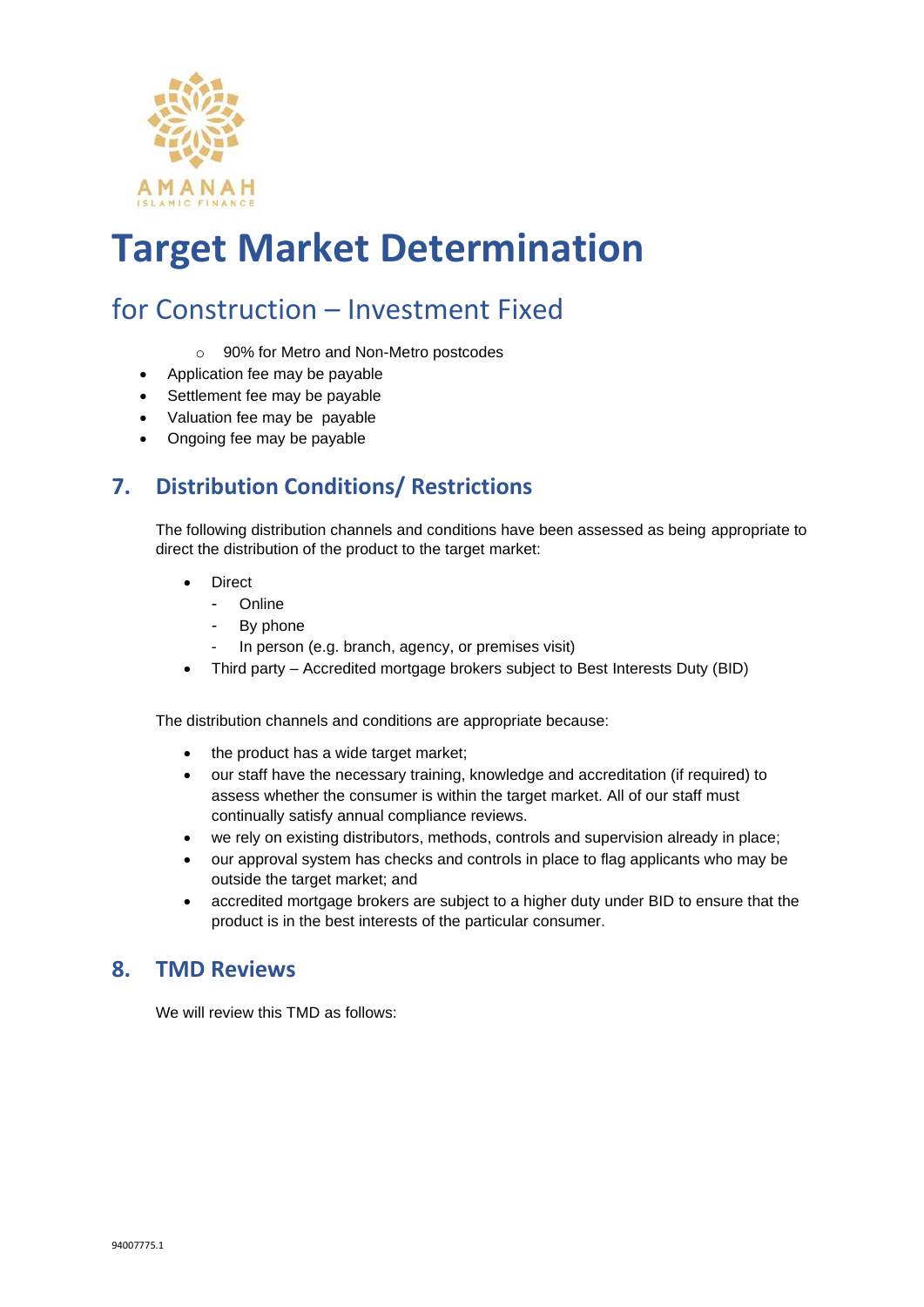

### for Construction – Investment Fixed

| Initial review  | Within 12 months of the date of this TMD                                                                                                                                                                                                                                                                                                                                                                                                                                                                                                                                                            |  |
|-----------------|-----------------------------------------------------------------------------------------------------------------------------------------------------------------------------------------------------------------------------------------------------------------------------------------------------------------------------------------------------------------------------------------------------------------------------------------------------------------------------------------------------------------------------------------------------------------------------------------------------|--|
| Periodic review | Each year on the anniversary of this TMD.                                                                                                                                                                                                                                                                                                                                                                                                                                                                                                                                                           |  |
| Review triggers | Specific events will prompt Columbus to review this TMD, which<br>includes:<br>A significant dealing of the product to consumers outside the<br>target market occurs;<br>A significant number of complaints are received from<br>customers in relation to the product;<br>A significant number of defaults occur;<br>A significant breach has occurred in connection with the<br>۰.<br>issuing and distribution of this product; and<br>A significant number of late payments are being recorded;<br>A material change is made to this product.<br>Unexpected early stage arrears are detected<br>۰ |  |

If a review trigger occurs, we will complete a review of the TMD within ten business days. Meanwhile, we will cease to offer this product to our customers until our TMD review concludes and any necessary changes to the product or TMD, including distribution methods, are made.

#### **9. Monitoring and reporting of this TMD**

The following data must be provided to us by any person who engages in retail product distribution conduct in relation to this product:

| <b>Type of information</b> | <b>Description</b>                                                                                                                                  | <b>Reporting period</b>                                                                    |
|----------------------------|-----------------------------------------------------------------------------------------------------------------------------------------------------|--------------------------------------------------------------------------------------------|
| <b>Specific Complaints</b> | Details of the complaint, including<br>name and contact details of<br>complainant and substance of the<br>complaint.                                | As soon as practicable and within<br>10 business days of receipt of<br>complaint.          |
| Complaints                 | Number of complaints                                                                                                                                | Every 6 months                                                                             |
| Significant dealing(s)     | Date or date range of the<br>significant dealing(s) and<br>description of the significant<br>dealing (eg, why it is not<br>consistent with the TMD) | As soon as practicable, and in<br>any case within 10 business days<br>after becoming aware |